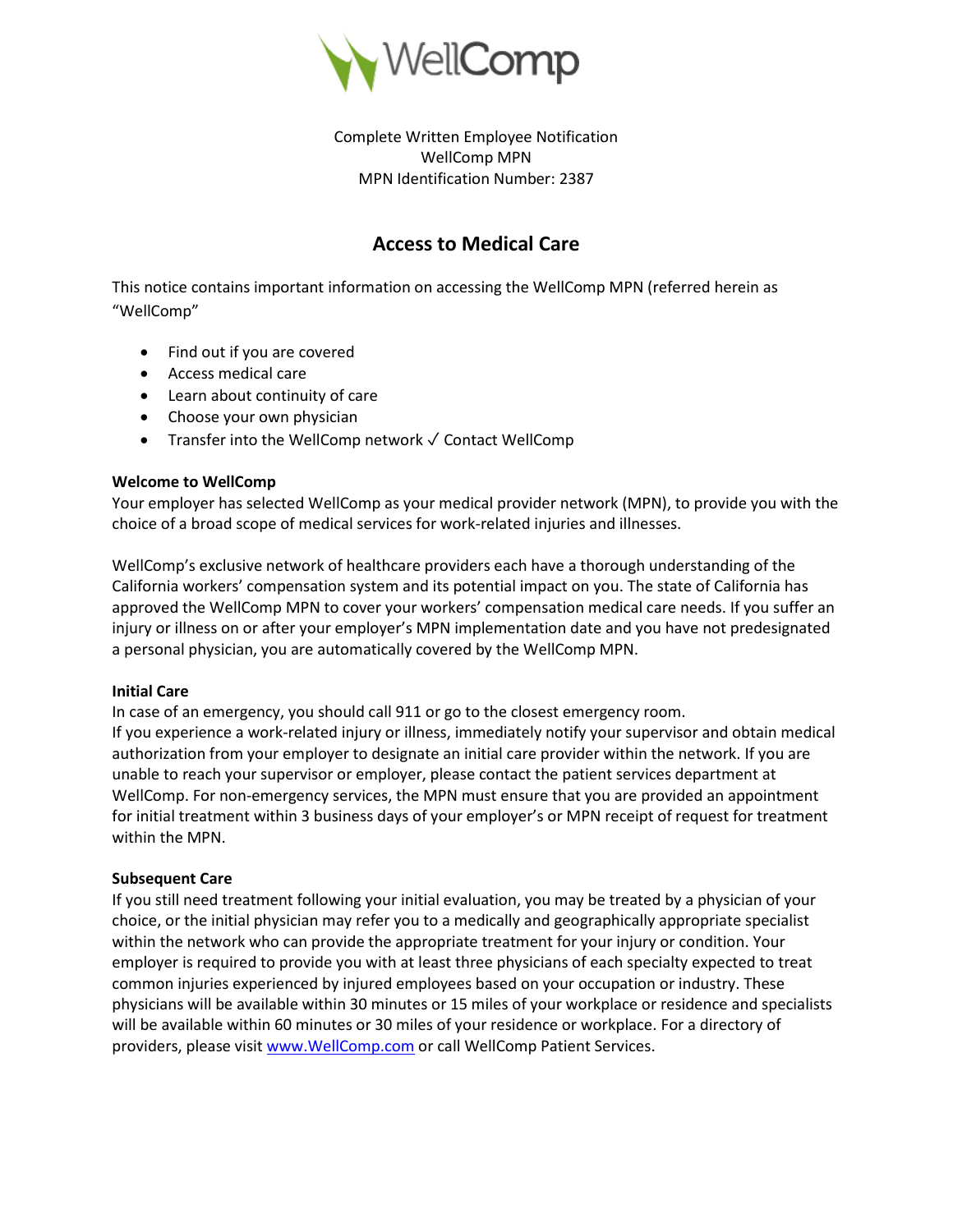#### **Emergency Care**

In an emergency, defined as a medical condition starting with the sudden onset of severe symptoms that without immediate medical attention could place your health in serious jeopardy, go to the nearest healthcare provider regardless of whether they are a WellComp participant. If your injury is workrelated, advise your emergency care provider to contact WellComp to arrange for a transfer of your care to a WellComp provider at the medically appropriate time.

#### **Hospital and Specialty Care**

Your primary treating physician in the WellComp network can make all of the necessary arrangements and referrals for specialists, inpatient hospital, outpatient surgery center services, and ancillary care services.

## **Choosing a Treating Physician**

If you still require treatment after your initial evaluation with your employer's designated provider, you may access the WellComp Directory and select an appropriate physician of your choice who can provide the necessary treatment for your condition or illness. For assistance determining physician options, please contact the Medical Access Assistant in the WellComp Patient Services Department or discuss your options with your initial care provider.

Physicians who provide only tele-health services will not be counted when determining if an MPN has met access standards, if the injured covered employee does not consent to see the tele-health physician. The physician, who provides only tele-health services or also provides services at a physical location and tele-health, will be counted when determining if an MPN has met access standards, if the injured covered employee consents to see the tele-health physician. The physician, who provides only tele-health services or also provides services at a physical location and tele-health, will not be counted when determining if an MPN has met access standards, if the injured covered employee retracts consent to received tele-health services prior to delivery of tele-health treatment. The physician who provides both physical location and tele-health services will be counted under the access standards if the physician's physical location is within the required access standards in accordance with 8 CCR 9767.5(a)(1) and (a)(2).

#### **Scheduling Appointments**

If you are having difficulty scheduling an appointment with your initial provider or subsequent provider, please contact the Medical Access Assistant in the WellComp Patient Services Department or your Claims Examiner.

#### **Changing Primary Treating Physician**

If you find it necessary to change your treating physician and it is determined that you require ongoing medical care for your injury or illness, you may select a new physician from the WellComp Directory and schedule an appointment. Once your appointment is scheduled, immediately contact WellComp Patient Services who will then coordinate the transfer of your medical records to your new provider.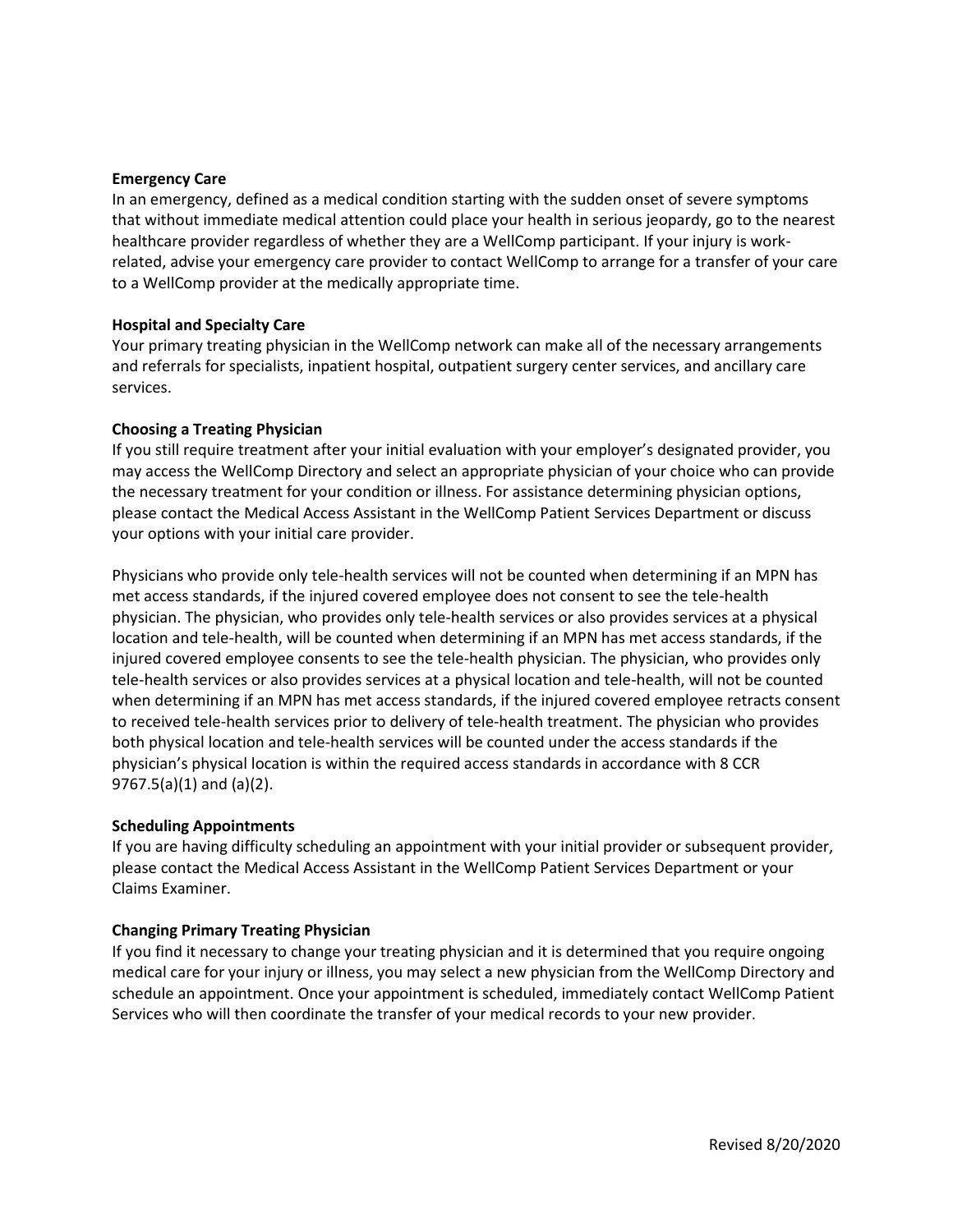# **Obtaining a Specialist Referral**

If you continue to require medical treatment for your injury or illness, there are alternatives for obtaining a referral to a specialist:

- Your primary treating physician in the WellComp network can make all of the necessary arrangements for referrals to a specialist. This referral will be made within the network or outside of the network if needed.
- You may select an appropriate specialist by accessing the WellComp Directory.
- You may contact your Medical Access Assistants in the WellComp Patient Services who can help coordinate necessary arrangements.

If your primary treating physician makes a referral to a type of specialist not included in the network, you may select a specialist from outside the network.

For non-emergency specialist services, the MPN must ensure that you are provided an appointment within 20 business days of your employer's or MPN receipt of a referral to a specialist within the MPN.

# **Continuity of Care**

What if I am being treated by a WellComp doctor and the doctor leaves WellComp? Your employer has a written "Continuity of Care" Policy that may allow you to continue treatment with your doctor if your doctor is no longer actively participating in WellComp.

If you are being treated for a work-related injury in the WellComp network and your doctor no longer has a contract with WellComp, your doctor may be allowed to continue to treat you if your injury or illness meets one of the following conditions:

- (Acute) A medical condition that includes a sudden onset of symptoms that require prompt care and has a duration of less than 90 days.
- (Serious or Chronic) Your injury or illness is one that is serious and continues for at least 90 days without full cure or worsens and requires ongoing treatment. You may be allowed to be treated by your current treating doctor for up to one year, until a safe transfer of care can be made.
- (Terminal) You have an incurable illness or irreversible condition that is likely to cause death within one year or less.
- (Pending Surgery) You already have a surgery or other procedure that has been authorized by your employer or insurer that will occur within 180 days of the MPN contract termination date.

If any of the above conditions exist, WellComp may require your doctor to agree in writing to the same terms he or she agreed to when he or she was a provider in the WellComp network. If the doctor does not, he or she may not be able to continue to treat you.

If the contract with your doctor was terminated or not renewed by WellComp for reasons relating to medical disciplinary cause or reason, fraud or criminal activity, you will not be allowed to complete treatment with that doctor. For a complete copy of the Continuity of Care policy in English or Spanish, please visit [www.WellComp.com](www.WellComp.com%20) or call WellComp Patient Services.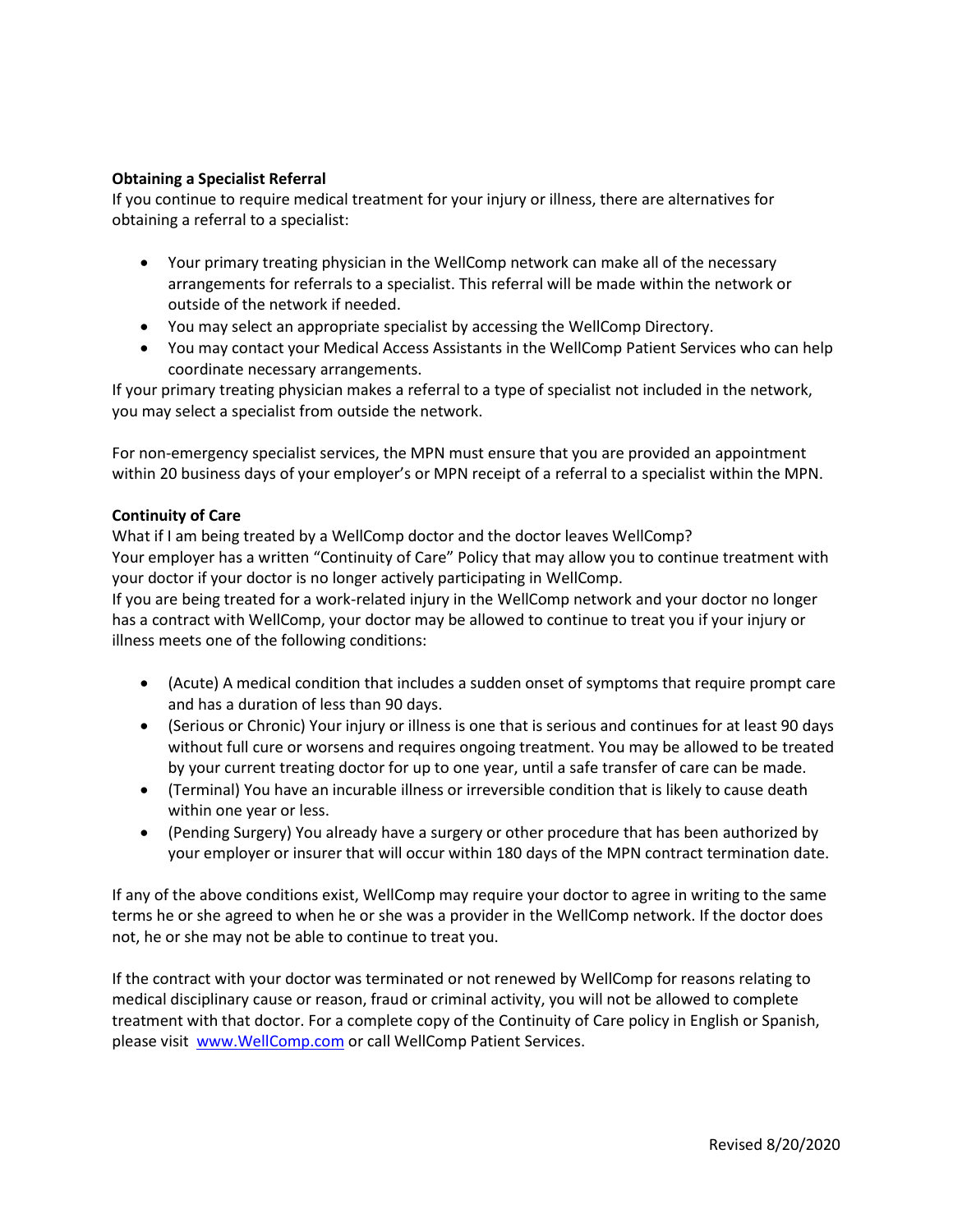# **Transfer of Ongoing Care**

**What if you are already being treated for a work-related injury before the WellComp network begins?** Your employer has a "Transfer of Care" policy which describes what will happen if you are currently treating for a work-related injury with a physician who is not a member of the WellComp network. If your current treating doctor is a member of WellComp, then you may continue to treat with this doctor and your treatment will be under WellComp. If your current treating physician is not a participating physician within WellComp and you have not yet been transferred into the MPN, your physician can make referrals to providers within or outside the MPN. Your current doctor may be allowed to become a member of WellComp.

You will not be transferred to a doctor in WellComp if your injury or illness meets any of the following conditions:

- (Acute) The treatment for your injury or illness will be completed in less than 90 days.
- (Serious or Chronic) Your injury or illness is one that is serious and continues without full cure or worsens over 90 days. You may be allowed to be treated by your current treating doctor for up to one year from the date of receipt of the notification that you have a serious chronic condition.
- (Terminal) You have an incurable illness or irreversible condition that is likely to cause death within one year or less. Treatment will be provided for the duration of the terminal illness.
- (Pending Surgery) You already have a surgery or other procedure that has been authorized by your employer or insurer that will occur within 180 days of the MPN effective date.
- For a complete copy of the Transfer of Care policy in English or Spanish, please visit [www.WellComp.com](www.WellComp.com%20) or call WellComp Patient Services.

# **Care Transfer Disputes**

Notice of determination, from the employer or claims examiner, shall be sent to the covered employee's address and a copy of the letter shall be sent to the covered employee's primary treating physician. The notification shall be written in English and Spanish and use layperson's terms to the maximum extent possible. If WellComp is going to transfer your care and you disagree, you may ask your treating doctor for a report that addresses whether you are in one of the categories listed above. Your treating physician shall provide a report to you within twenty calendar days of the request. If the treating physician fails to issue the report, then you will be required to select a new provider from within the MPN. If either WellComp or you do not agree with your treating doctor's report, this dispute will be resolved according to Labor Code Section 4062. You must notify WellComp Patient Services Department if you disagree with this report.

If your treating doctor agrees that your condition does not meet one of those listed above, the transfer of care will go forward while you continue to disagree with the decision. If your treating doctor believes that your condition does meet one of those listed above, you may continue to treat with him or her until the dispute is resolved.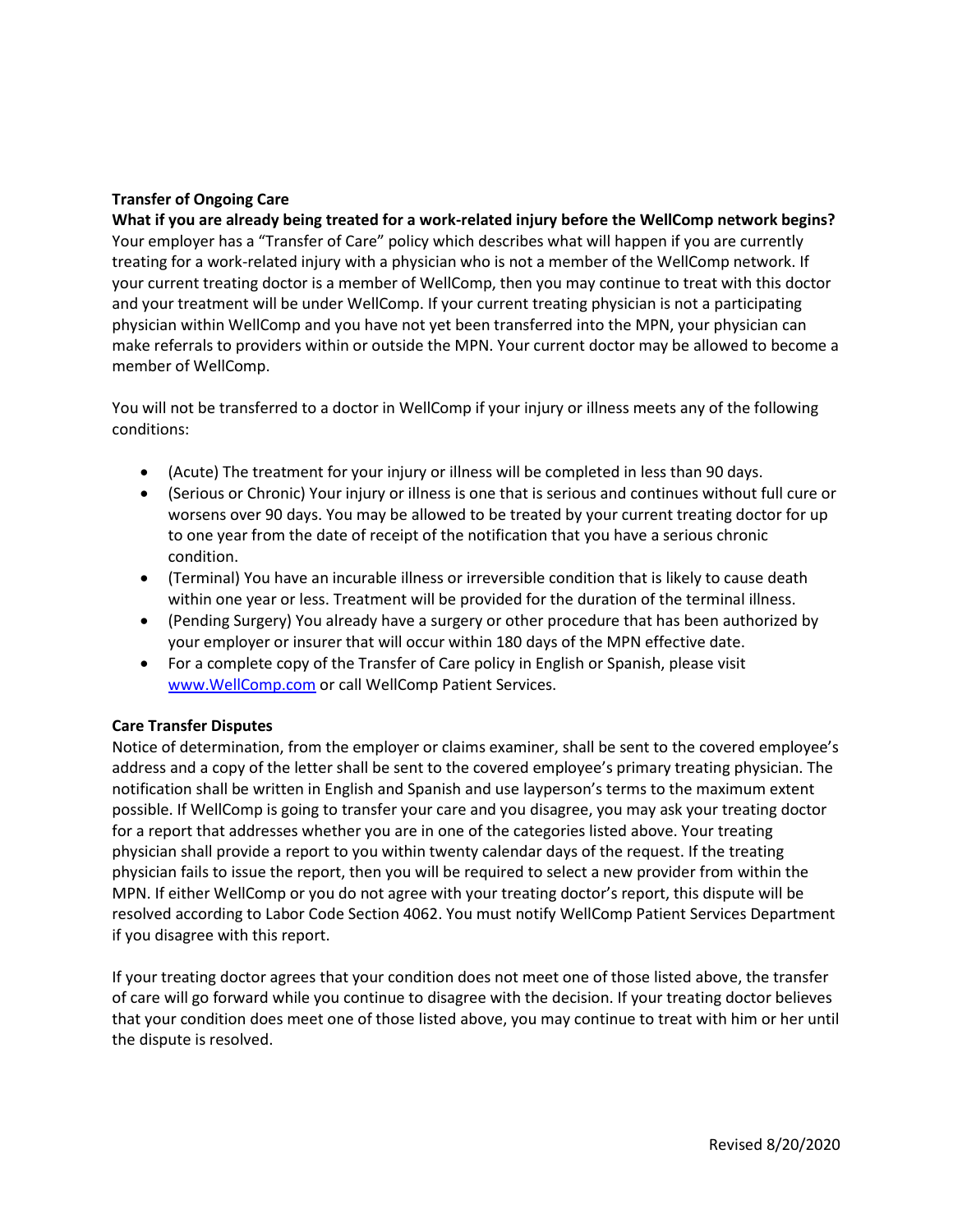# **Second Opinion, Third Opinion and MPN Independent Medical Review Process:**

If you disagree with your doctor or do not like your doctor for any reason, you may always choose another doctor in the MPN.

# **Obtaining Second and Third Opinions**

If you disagree with the diagnosis or treatment plan determined by your treating physician or your second opinion physician, and would like a second or third opinion, you must take the following steps:

- Notify your claims examiner who will provide you with a regional area listing of physicians and/or specialists within the WellComp network who have the recognized expertise to evaluate or treat your injury or condition.
- Select a physician or specialist from the list Within 60 days of receiving the list, schedule an appointment with your selected physician or specialist from the list provided by your claims examiner. Should you fail to schedule an appointment within 60 days, your right to seek another opinion will be waived.
- Inform your claims examiner of your selection and the appointment date so that we can ensure your medical records can be forwarded in advance of your appointment date. You may also request a copy of your medical records.
- You will be provided information and a request form regarding the MPN Independent Medical Review (MPN IMR) process at the time you select a third opinion physician.
- If the Second/Third opinion doctor feels that your injury is outside of the type of injury he or she normally treats, the doctor's office will notify your employer or insurer. You will get another list of MPN doctors or specialists so you can make another selection.

If the 2nd/3rd opinion doctor agrees with your need for a treatment or test, you may be allowed to receive that recommended treatment or test from a provider inside or outside the MPN, including the 2nd or 3rd opinion physician.

# **Obtaining an MPN Independent Medical Review (MPN IMR)**

If you disagree with the diagnosis or treatment plan determined by the third opinion physician, you may file the completed MPN Independent Medical Review Application form with the Administrative Director of the Division of Workers' Compensation. You may contact your claims examiner or the WellComp Patient Services Department for information about the MPN Independent Medical Review process and the form to request an MPN Independent Medical Review.

If the second opinion, third opinion or MPN IMR agrees with your treating doctor, you will need to continue to receive medical treatment with a network physician if the MPN contains a physician who can provide the recommended treatment. If the MPN IMR does not agree with your treating network physician, you will be allowed to receive that medical treatment from a provider either inside or outside of the WellComp network. Any physician chosen outside of the WellComp network must be within reasonable geographic area. The treatment or diagnostic test is limited to the recommendation of the MPN IMR.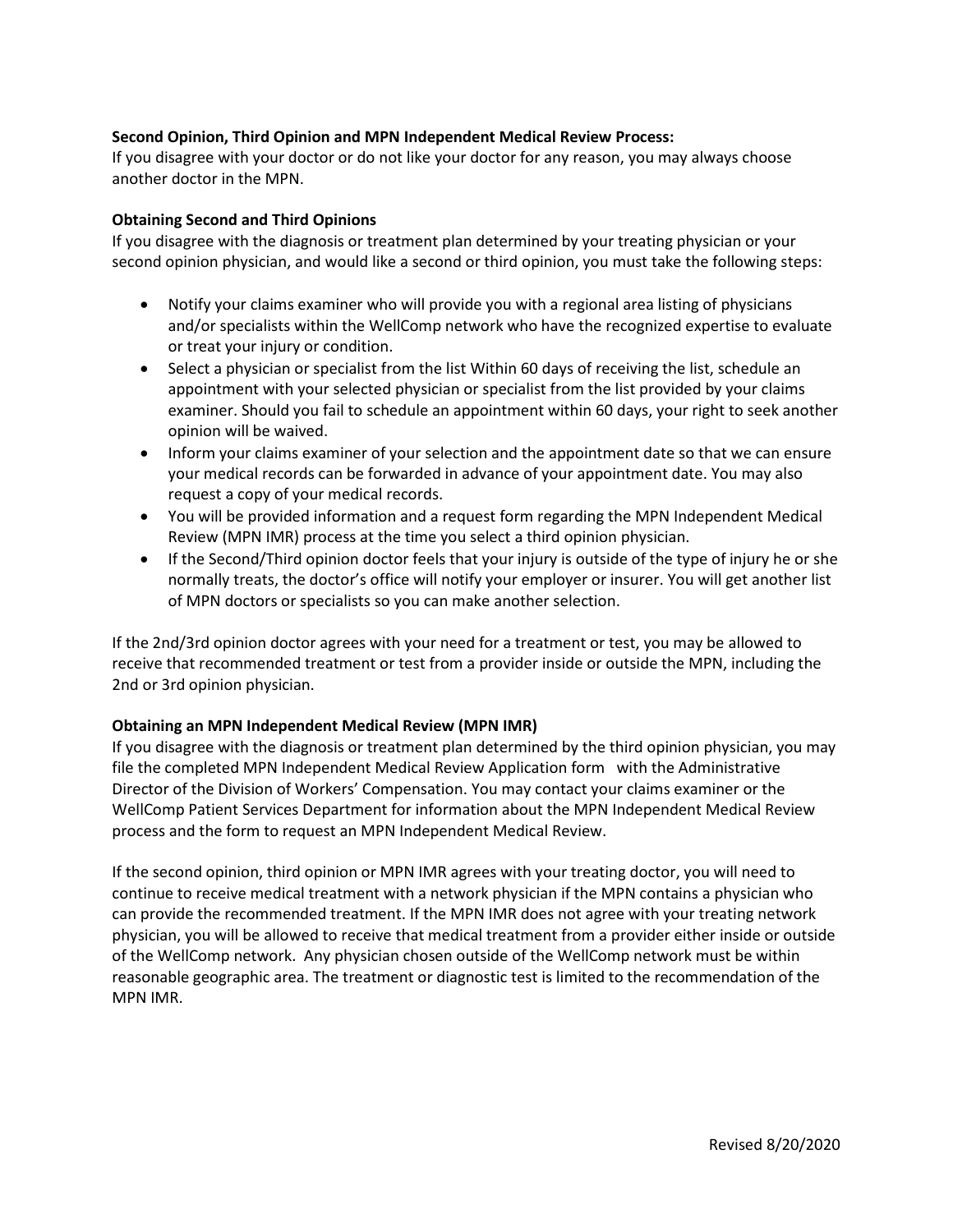## **Treatment Outside of the Geographic Area**

WellComp has providers throughout California. If a situation arises which takes you out of the coverage area, such as temporary work, travel for work, or living temporarily or permanently outside the MPN geographic service area, please contact the WellComp Patient Services Department, your claims examiner, or your primary treating physician, and they will provide you with a selection of at least 3 approved out-of-network providers from whom you can obtain treatment or get second and third opinions from the referred selection of physicians.

#### **Covered Medical Services:**

The following is a summary of Workers' Compensation medical services available to employees covered by the WellComp network.

#### **Primary treating and specialty services including consultations and referrals**

Examples include general medical practitioners, chiropractors, dentists, orthopedists, surgeons, psychologists, internists, psychiatrists, cardiologists, neurologists.

#### **Inpatient Hospital and Outpatient Surgery Center services**

Examples include acute hospital services, general nursing care, operating room and related facilities, intensive care unit and services, diagnostic lab or x-ray services, necessary therapies.

#### **Ancillary Care services**

Examples include diagnostic lab or x-ray services, physical medicine, occupational therapy, medical and surgical equipment, counseling, nursing, medically appropriate home care, medication.

# **Emergency services Including Outpatient and Out of Area Emergency Care**

Examples include outpatient and out-of-area emergency care.

#### **WellComp Provider Directory**

For more information about the MPN including access to a roster of all treating physicians in the MPN, go to [www.WellComp.com](www.WellComp.com%20) where you can search by medical specialty, zip code, physician or provider group. For website assistance or to access a hard copy of the regional area listing and/or an electronic copy of the complete WellComp directory, please contact WellComp (your employer's designated medical provider network administrator.

#### **Tele-Health Option**

WellComp MPN has also made available providers who provide tele-health services. This service is optional and visible on our website designated by TH in the search results or using the Tele-Health search option. You may also call the network for assistance in finding a tele-health provider/and or facilitating an appointment. Our complete Tele-Health policy is visible on our website downloads.

Prior to delivery of health care via tele-health, the health care provider initiating the use of tele-health shall obtain verbal or written consent from the patient (Injured Covered Employee) for the use of telehealth as an acceptable mode of delivering health care services and public health. The consent shall be documented. (Pursuant to Business and Professions Code section 2290.5b)